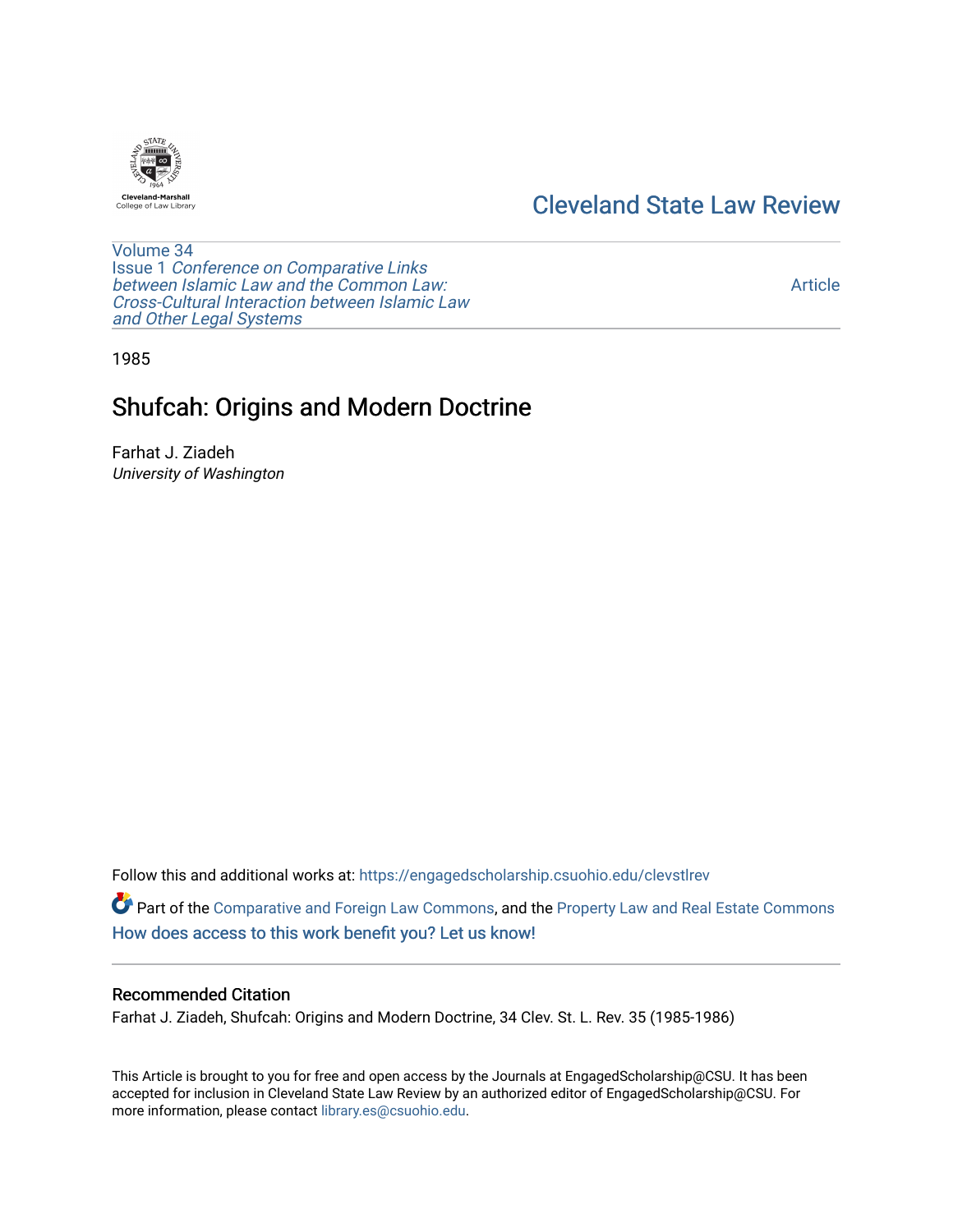## **AREAS** OF POSITIVE LAW: PROPERTY, CRIMINAL LAW, **AND CONTRACTS**

## SHUFCAH: **ORIGINS AND** MODERN DOCTRINE

### **FARHAT** J. ZIADEH\*

**A** n interesting institution of Islamic law is *shufah,* or real property **L** preemption, which may be defined as the right of a person to substitute himself for the purchaser in a complete sale of real property. **By** virtue of an interest he has as a co-owner, a sharer in right of way, or an adjoining neighbor, he would acquire ownership of such property under certain conditions. Linguistically, *shuftah* is derived from the root *sh* **f** *c* which can signify either one of two meanings: **(1)** to intercede on behalf of someone, or (2) to render double, to couple two things together, or to add one thing or action to another. The two meanings are found in the Koran, for example, "Who is he that intercedeth *(yashfae)* with Him save **by** His leave?" (Koran 2:255), and "By . . . the Even *(shaf<sup>t</sup>)* and the Odd" (Koran **89:3).** Characteristically, because intercession is accomplished **by** a request or entreaty, some philologists think that *shuftah* is derived from *shafacah* (intercession) because it involves a request. However, they could not ignore the other meaning of adding one thing to another. This led Bustani in *Qutr al Muhit<sup>1</sup>* to say, "Shuf'ah is to intercede *(tashfac)* in that which you request, so that you add it to what you have; you thus *(tashfacuhu),* i.e. increase it." Lane,2 on the other hand, correctly chooses the latter meaning. He quotes from his authorities, which say that *al-shaf/* "signifies the adjoining of a thing to its like" and *shufica al-milk* signifies "the possession was coupled by purchase with another possession."

Two of the early schools of law, the Maliki and the Shafi<sup>c</sup>i, restrict the right to exercise *shufah* to the co-owner, while a third school, the Hanafi, also gives it to an adjoining neighbor and to the sharer in a private road that services his property and the property sold. Likewise, by extension, the Hanafi would give this right to the sharer in a course of water that irrigates both his property and that of an adjoining neighbor. The question arises as to whether the more extensive doctrine was the original common doctrine of the early Muslims which was later restricted by the MAliki and Shafici schools to the co-owner, or whether the original com-

<sup>\*</sup>Professor, Department of Near Eastern Languages and Civilization, University of Washington; Adjunct Professor of Law, University of Washington School of Law; B.A., American University of Beirut; LL.B., University of London; Barrister-at-Law, Lincloln's Inn, London.

<sup>&</sup>lt;sup>1</sup> B. Bustani, QuTR AL-MUHIT, entry sh-f-c (Beirut 1869).

<sup>2</sup> E. **LANE, AN** ARABIC-ENGLISH **LEXICON,** entry sh-f-c (London 1872).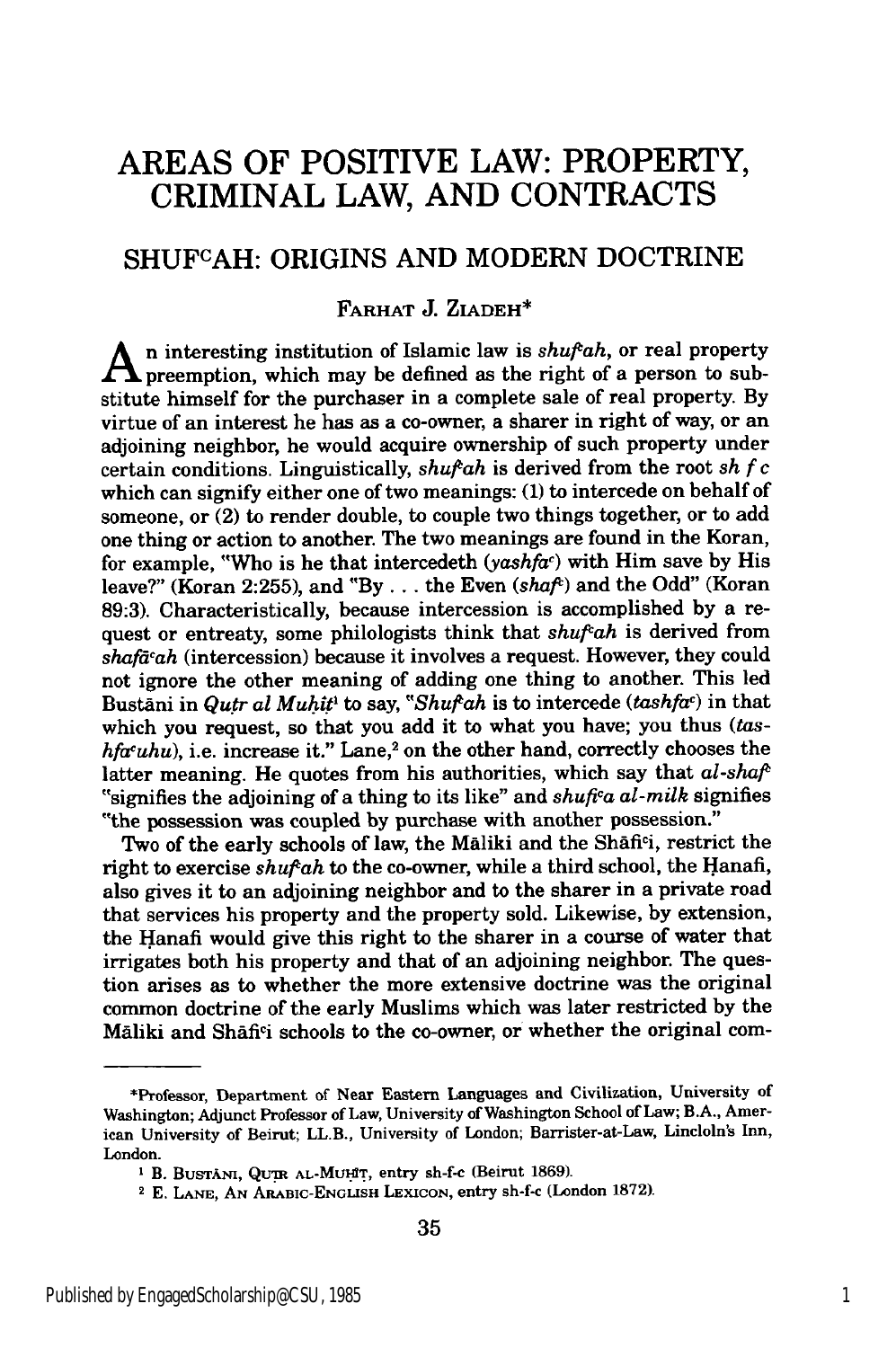mon doctrine was the restrictive one which was later extended by the Hanafis because of special circumstances in Iraq. Professor Joseph Schacht seems to think that the common starting point of the Medinese and Iraqian doctrines (later, Maliki and Hanafi) was a formula that "the right of pre-emption goes by gates, and the person whose gate is nearest has the best right to pre-emption", but that the final Medinese doctrine became more restrictive and limited the right to the co-owner.3 The preponderance of evidence points to an original doctrine that allowed the coowner or co-sharer to exercise preemption. However, this doctrine was enlarged by the Iraqis to include others, due to special circumstances in Iraq where the Hanafi school developed.

Jurists say the very basis of *shuftah* is, of course, the avoidance of injury that might result from having a stranger as a co-sharer or a neighbor.4 In Medina, where the Maliki school developed, the householders and landowners were Arabs who descended from the known clans or from the Meccan emigrants. Each of the original clans had its own quarter in the city. Outsiders consisted of either slaves or traders. Hence, there was not a pressing need for a developed system of *shufah* to keep strangers out of a neighborhood. All that was necessary to protect a co-sharer from being injured by the possibility of having a co-sharer in his own property that he may thoroughly detest, was the right to exercise *shufah* should his cosharer sell his share. In any case, co-sharers were usually members of the same family who inherited the property from a common ancestor since nothing is more natural than to strive to keep the property within the family. An interesting parallel might be the French principle of family joint ownership which was adopted by the Egyptian Civil Code of 1949. According to article 853 of that code, no co-owner can dispose of his share in favor of a person who is not a member of the family without the consent of all the co-owners.

Malik insists that only a co-sharer can exercise *shufah,* and reiterates that such was the practice in Medina. He quotes a *hadfth5* on the author- **.,** ity of Abu Salamah saying: "The Messenger of God adjudged *shuifah* to be operative in (property) which has not been divided among the co-sharers; if the boundaries get established among them, then there can be no *shufcah."* Malik then says, "This is the practice *(sunnah)* concerning which there is no difference of opinion among us."<sup>6</sup>

In Iraq, on the other hand, the circumstances were quite different. The Arabian tribes that settled in the two camp cities of Basrah and Kufah were joined with many non-Arab converts to Islam. The admixture of populations with varying linguistic and ethnic backgrounds produced a

**a J. SCHACHT, ORIGINS** OF **MUHAMMADAN JURISPRUDENCE** 219 **(1950).**

*See, e.g.,* 13 AL-SARAKHSI, AL-MABSUT 93 (1324 A.H.).

*A hadfth* is a report of a saying, an action, or a tacit approval by the Prophet Mulhanmad.

<sup>6</sup> **MALIK IBN** ANAS, **AL-MUWATrA'** 103 (Cairo 1951).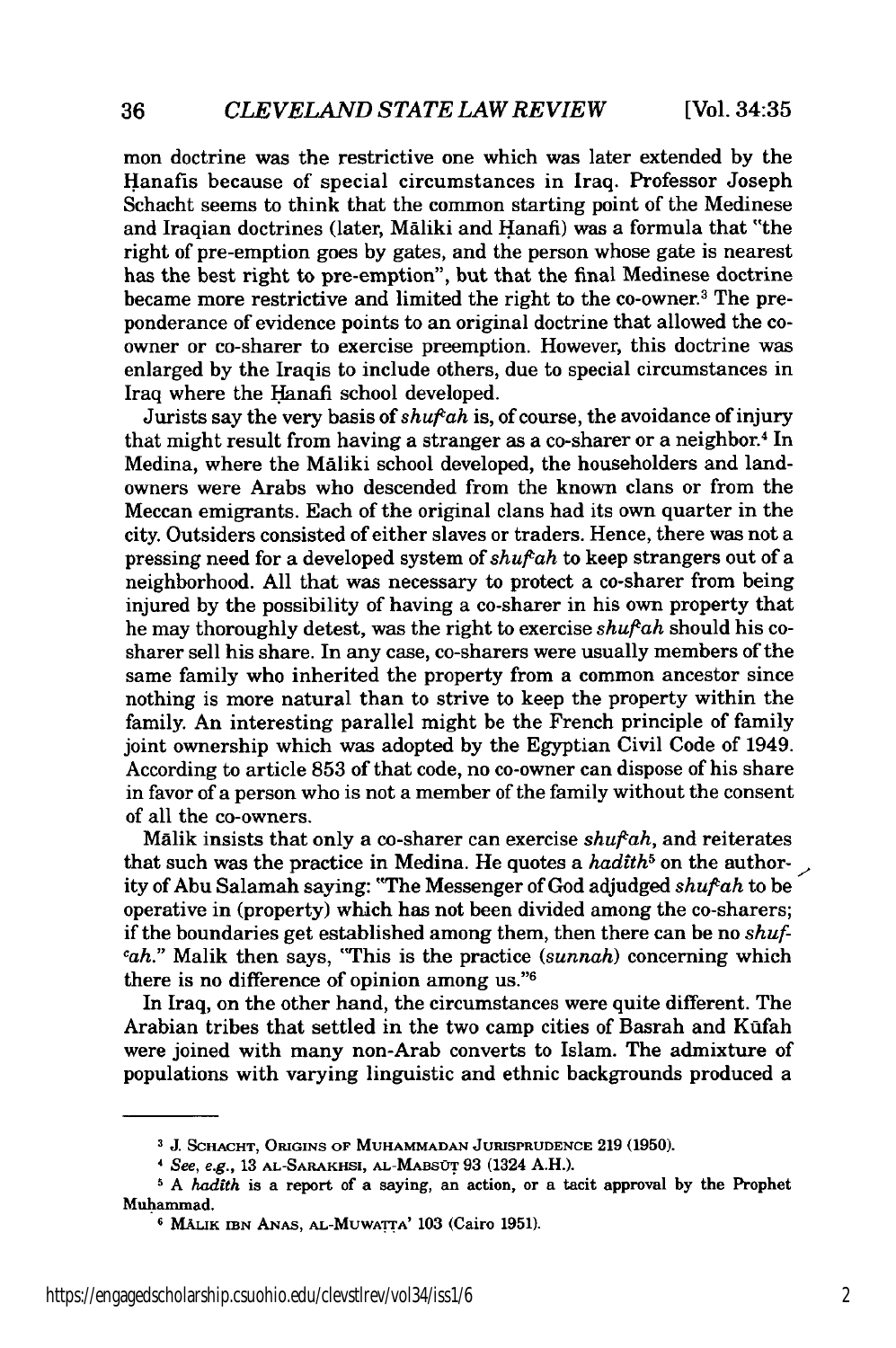### 1985-86] *SHUFCAH* 37

situation in which distinctions among the various classes of people were reflected in some legal norms. It has been pointed out elsewhere<sup>7</sup> that this situation had produced a complicated system of *Kafd'ah* or "equality" in the law of marriage, designating which men could "measure up" to which women for the purpose of marriage, thereby reflecting social stratification in that society, although the doctrine might have originated in Arabia in a rather simple form.<sup>8</sup> It is not strange, therefore, that a complicated and systematic doctrine of *shufah,* which obviously aims at keeping undesirables out of a neighborhood, should have developed in Iraq. Furthermore, Iraq was an heir to some of the legal traditions or concepts of Roman law, and although that law did not have a full-fledged institution of preemption, it did possess some regulations which produced similar effects. For example, by a law issued by the Senate in the time of Marcus Aurelius,<sup>9</sup> a co-owner of a house could acquire the share of the other co-owner if the latter did not pay his share of the repair expenses within four months of the repair.<sup>10</sup> Later, in the period of the Byzantine emperor Justinian,<sup>11</sup> when the institution of emphyteusis, or long lease of lands, was reformed, it was stipulated that the lessee who wished to sell his right to the lease should give notice to the owner of the land. The owner would then have the choice, within two months, of taking the land himself for the offered sale price of the lease, or of concurring with the sale in return for 2% of the sale price.<sup>12</sup>

Prior to the full development of the doctrine by Abu Hanifah and his students, various attempts to enlarge the circle of persons who could exercise *shufah* are discernable. In one such attempt, the statement that "the right of preemption goes by gates, and the person whose gate is nearest has the best right of preemption," was attributed to Shurayh, the legendary judge of the first century. Shurayh, was said to have been appointed to Kūfah by the Caliph <sup>c</sup>Umar and who presumably died before the year 80 A.H. Al-Sarakhsi, who quotes this statement, is careful to say that he and his fellow Hanafis do not subscribe to this view, as only an adjoining neighbor is entitled to *shufah* by neighborliness, not a neighbor across the street.13 This indicates that the attempt to enlarge the circle of persons who could exercise *shufah* was not completely successful.

A statement of Shurayh, however, cannot be as authoritative as a saying of the Prophet if establishing a legal doctrine enlarging the circle of

**<sup>7</sup>**Ziadeh, *Equality (Kafd'ah) in the Muslim Law of Marriage,* **6** Am. **J.** COMP. L. **503-17 (1957).**

**<sup>8</sup>** *Id.*

**<sup>9 161-180</sup> A.D.**

**<sup>10</sup> P.E** Girard, *Manuel Etementaire de Droit Romain* **339 (1929),** *quoted in* **'UMAR** M. MUSTAFA, AL-QANUN AL RUMANI 347 (1966).

**<sup>11 527-565</sup> A.D.**

**<sup>&</sup>quot; UMAR** M. **MUSTAFA, AL-QANN AL-RoMAMI** 402 (1966).

*<sup>13</sup>See supra* note 4, at **93.**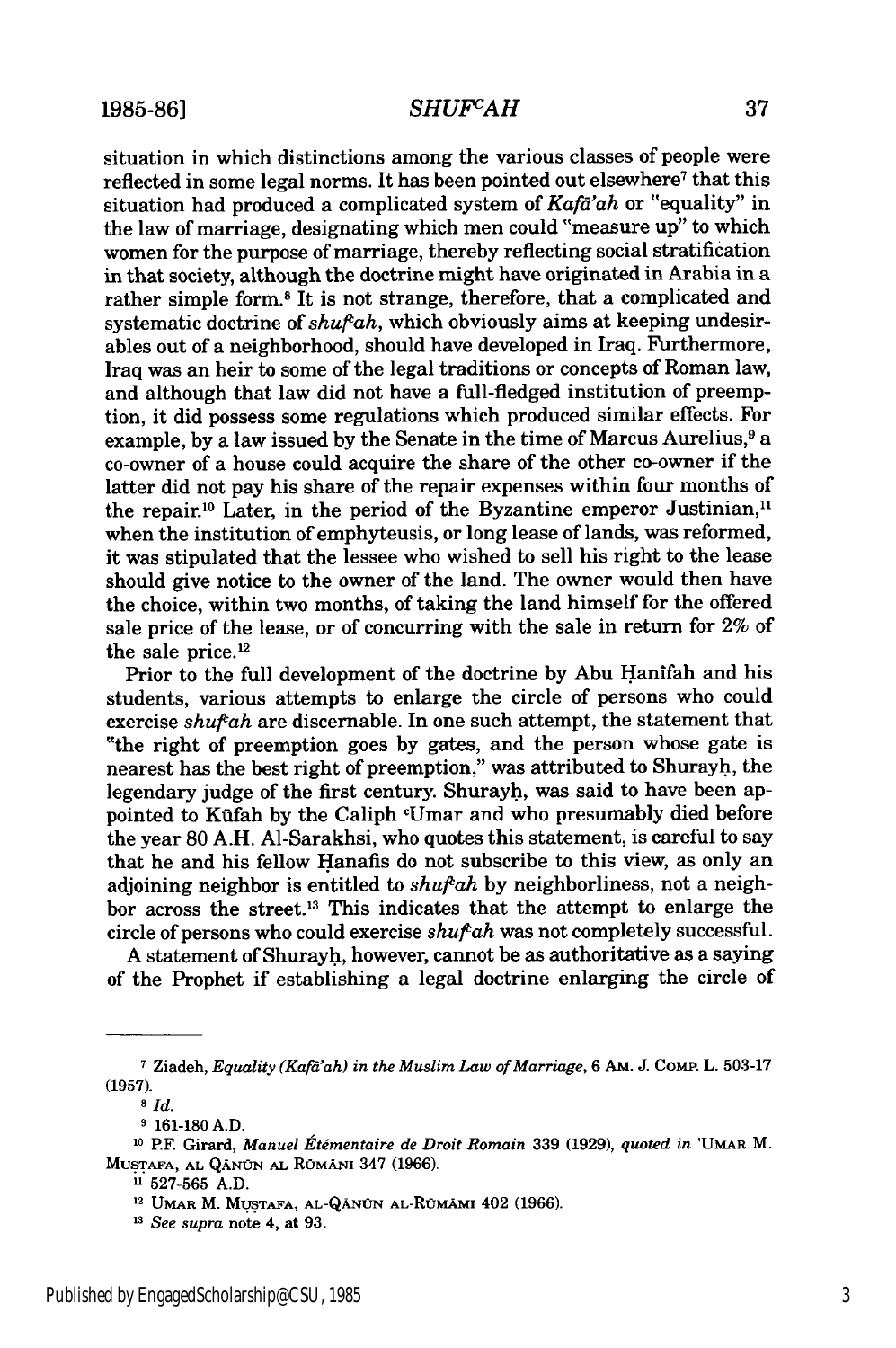persons who can exercise *shufah* is desired. Accordingly, two traditions were "discovered" which would support such a doctrine. One goes back to the Companion Abu Rafic who heard the Prophet say, *'A* neighbor is more entitled to his proximity *(saqab)."* The other, with which the Basrians armed themselves, goes back to the Companion Jabir who quoted the Prophet as saying, **"A** neighbor is more entitled to his *shufah-it* awaits him if he is absent—if the road (to both properties) be the same." $14$  This being so, the stage is set for Abu Hanifah to consolidate the doctrine in Iraq by giving the right of *shuf<sup>k</sup>ah* first to the co-owner of the property sold, then to the co-owner of a right attaching to the property sold, and then to the adjoining neighbor.<sup>15</sup>

However, the doctrine that the neighbor can exercise *shufah* did not go unchallenged. Attacks emanated from governmental as well as juristic quarters and all indications were that it was an innovation that had not yet taken root. There is evidence that two caliphs, one Umayyad and one cAbbasid, fought it. cUmar ibn cAbd al-cAziz, who ruled from 99-101 A.H., wrote to <sup>c</sup>Iyad ibn <sup>c</sup>Ubaydallah, the chief judge of Egypt, saying,

You wrote saying that your judges are now adjudging *shufah* to be for the neighbors successively. We say that we used to hear that  $shufah$  belongs to the co-owner and to nobody else .... If  $shufah$ were to be exercised by a neighbor .**..** then no sooner would a person (buy) a piece of land than it devolves to his neighbor until a stop is put to all development.<sup>16</sup>

Abu al-cAbbas, who ruled from 132-136 A.H., was the first cAbbasid caliph. He ordered the Iraqi judge Ibn Abi Layala, who held the same opinions as that of Abu Hanifa on *shufah,* not to grant *shufah* except to a co-owner who had not partitioned his share. Al-Shafi<sup>c</sup>i, who related this story, said that this was also the opinion of the people of Hejaz, and that the companions <sup>c</sup>Ali and Ibn <sup>c</sup>Abbas were of the same opinion as well.<sup>17</sup> It is interesting to note, however, that Hanafi judges continued to grant *shufah* to a neighbor. One such judge was Bakk&r ibn Qutaybah, who was appointed to office in Egypt in 246 A.H. under Ahmad ibn Tūlūn, the cAbb&sid governor. In the court of this judge a man sued another, a Shafi<sup>c</sup>ite concerning *shuf<sup>c</sup>ah* by neighborliness. The defendant denied the claim. When Bakkar knew that the defendant was a *cdlim,* or scholar in religious sciences, he asked the plaintiff, "Do you have witnesses?" "No," he said. The judge said to the defendant, "Will you swear (that he has no

<sup>&</sup>lt;sup>14</sup> See the discussion of these two traditions by al-Shafi<sup>c</sup>i in his KITAB IKHTILAF AL-**HADITH** on the margin **of 1** AL-UMM **218-65 (1968). 1 All** Hanafi works give this order of priority. *See, e.g., supra* note 4, at 94.

**<sup>16</sup>**Mu **.AMMAD AL-KINDI, KJTAB AL-WULAT WA** KITAB **AL-QUDAT, 334-35** (R. Guest ed. 1912). We read the word *asha<sup>c</sup>a* in the text as *ibta<sup>c</sup>* "to buy."

**<sup>17</sup> AL-SHAFICI, 7 AL-UMM 99 (1968).**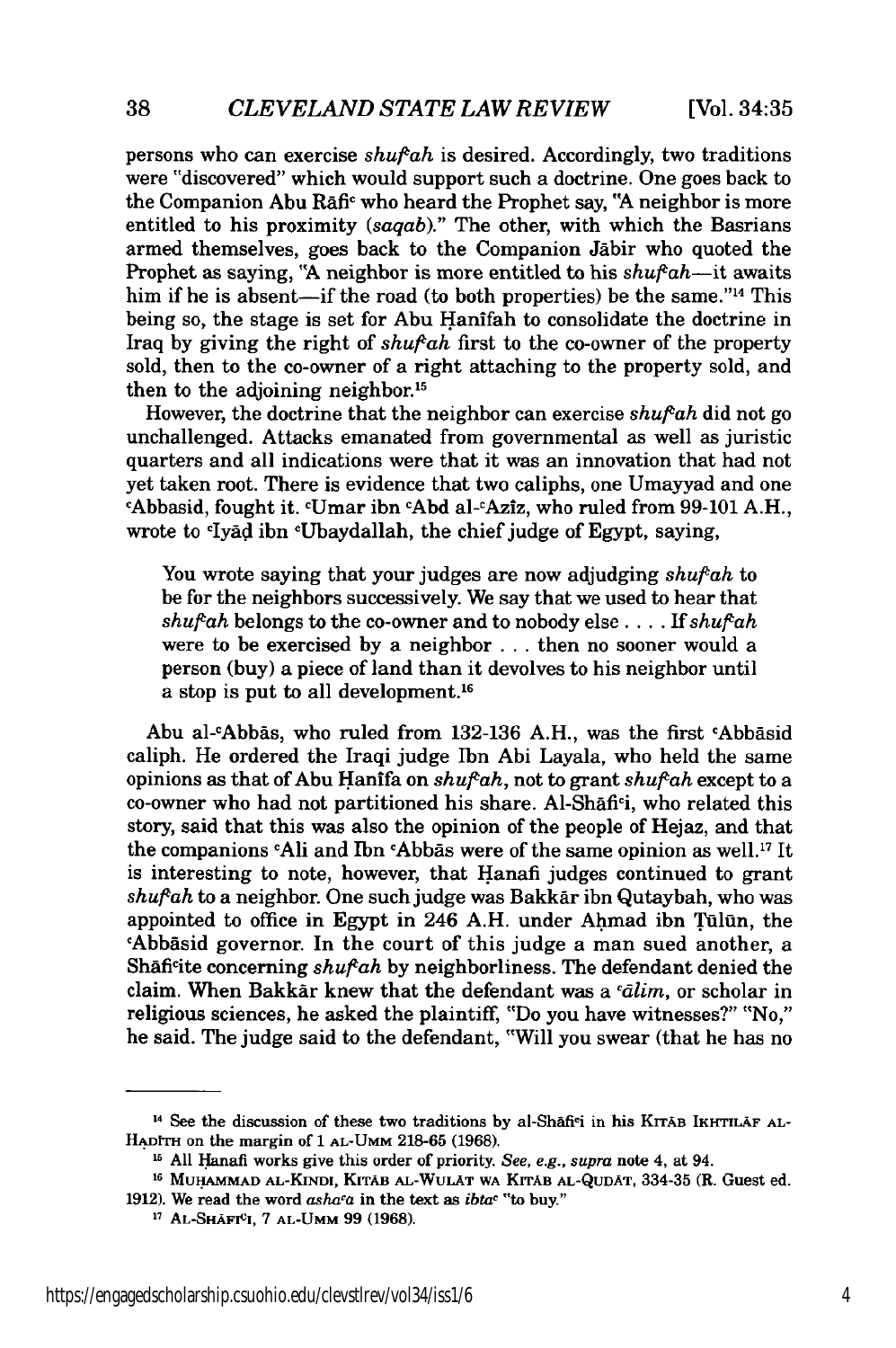1985-86] *SHUFCAH* 39

claim against you?)" The latter replied, "Yes." The judge added to the oath the statement: "not even according to the doctrine of those who grant *shuftah* by neighborliness?", whereupon the defendant refrained from giving the oath. Accordingly, Bakkar ruled that the plaintiff was entitled to his *shufah.* When the defendant informed the famous Shaficite jurist al-Muzani of the case, the latter observed, "You have chanced upon a learned judge."<sup>18</sup>

The most systematic attack against  $shuf<sup>c</sup>ah$ , other than through joint ownership, was made by al-Shafici in his inimitable dialectical style. He insisted that the *sunnah,* or the practice of the community, can only be established by traditions from the Prophet, making it necessary for him to distinguish the two traditions on which his opponents had depended. The first tradition, that the neighbor is more entitled to his neighborliness, was made subject to another tradition which limited *shufah* to a co-owner so that only a neighbor who had not partitioned his share away from his co-owner could exercise *shuf<sup>cah*.</sup>

Al-Shāfi<sup>c</sup>i follows two courses in setting aside the tradition that a neighbor can exercise *shufah* if the road leading to the two properties be jointly owned; one by dialectics and the other by casting aspersion on its authenticity. This first argument states:

One of the Basrians says, "Shufah can only be granted to a coowner, but the two-if they be co-owners of the road after having divided up the dwelling-are still co-owners". It can be then put to him, "Are they co-owners of the dwelling or of the road?" If he says, "of the road, not the dwelling," it can be asked, "Why, then did you apply *shufah* to the dwelling in which they are not coowners .... It behooves you to say that if the road is sold-and roads can be sold and divided-then *shufah* should apply to it, but not to what has already been partitioned of the dwelling."'19

Of his second course, casting aspersion on the authenticity of the tradition, al-Shafici said, "We heard a scholar of traditions say: 'We fear that his tradition is not upheld *(mahfuzan)*'."20

The Hanafis, of course, disagree with this reasoning. Not only do they assert the centricity of the traditions that give *shuftah* to the co-owner of a road leading to the two properties and to the adjoining neighbor, they also seem to regard neighborliness the determining factor in decreeing *shufah.* Al-Sarakhsi, who compiled a digest of the works of al-Shaybani in his book *al-Mabsūt*, says:

**<sup>&#</sup>x27;8 IBN HAJAR AL-CAsQALANI, RAFCAL-ISR CAN QUDAT MISR,** appended **to** M. **AL-KINDI,** *supra* note 16, at 153.

**<sup>19</sup>** *See supra* **note** 14, **at 265.**

<sup>20</sup> *Id.*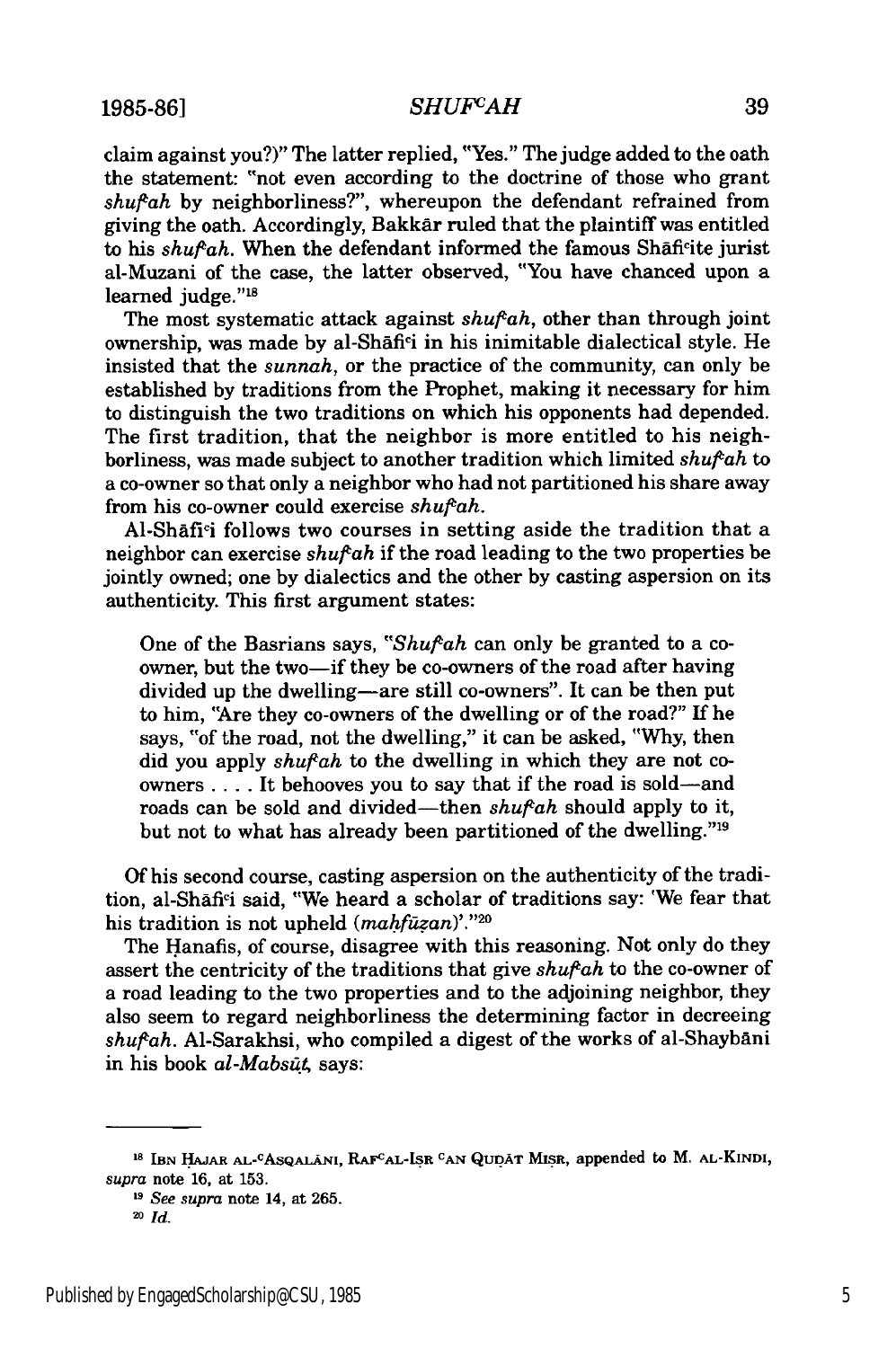The entitlement for *shufah* is by neighborliness, not coownership. For co-ownership occurs in movables also, but *shuftah* is limited only to immovables. There must be, therefore, a reason for this difference (between movables and immovables). The reason is not but the fact that co-ownership in an immovable leads to neighborliness when the co-owners partition the property, whereas co-ownership of movables does not lead to neighborliness .... Thus neighborliness is more preferable (as a factor), because the aim is to avoid an injury to a person on account of a continuous bad neighborliness.., and not on account of the trouble (a coowner) might go through in partitioning the property.<sup>21</sup>

Al-Sarakhsi concedes, though, that co-ownership will give preference to one neighbor over another; he exemplifies this by providing the example of a jointly-owned house in a courtyard branching off from a blind alley. If one of the two co-owners sells his share, his co-owner is entitled to *shufcah.* If the latter concedes, the co-owners of the courtyard have preference over the co-owners of the alley. If these owners concede successively, then the adjoining neighbor, whose house rests on top of the jointly-owned house with its doorway leading to another alley, gets the right to *shufah.22*

As can be readily perceived, the protagonists of each school were actually using traditions, logic, or simply opinion to justify what Schacht has dubbed their "living tradition" or living practice. Aside from the question of their authenticity, these traditions were either limited, interpreted, or declared questionable in order to fit a predetermined position on *shufah* that had taken a concrete form due to social or economic considerations. As Tahāwi points out, there were three positions at the beginning of the third century A.H. The first was that of Malik and al-Shafici which granted *shuftah* only to the co-owner who did not partition his share. The second was that of the Basrians who extended the right to include the previous co-owner who is a co-owner of the road leading to the two properties. The third was that of Abu Hanifah and his students who additionally gave the right to the adjoining neighbor.<sup>23</sup> The Basrian doctrine did not continue independently, but was absorbed into the Hanafi doctrine; hence only two positions survived. Tahawi, who composed his work on legal formularies in the second half of the third century, was careful, as a Hanafi, to include a form for the exercise of *shufah* by an adjoining neighbor.<sup>24</sup>

Due to the absence of legal reporting in the centuries that followed, it is not known how this legal institution fared. What is known is that by the

<sup>21</sup> 14 **AL-MABSOT 95.**

**<sup>22</sup>** *Id.* at 96.

**<sup>23</sup> AHMAD AL-TAHAWI, KrTAB AL-SHUFCAH MIN AL-JAMIC AL-KABIR FI AL-SHUROT** (Joseph Schacht **ed.),** in 20 **HEIDELBERGER AKADEMIE DER WISSENSCHAFTEN 3 (1929-30). 24** *Id.* at **58.**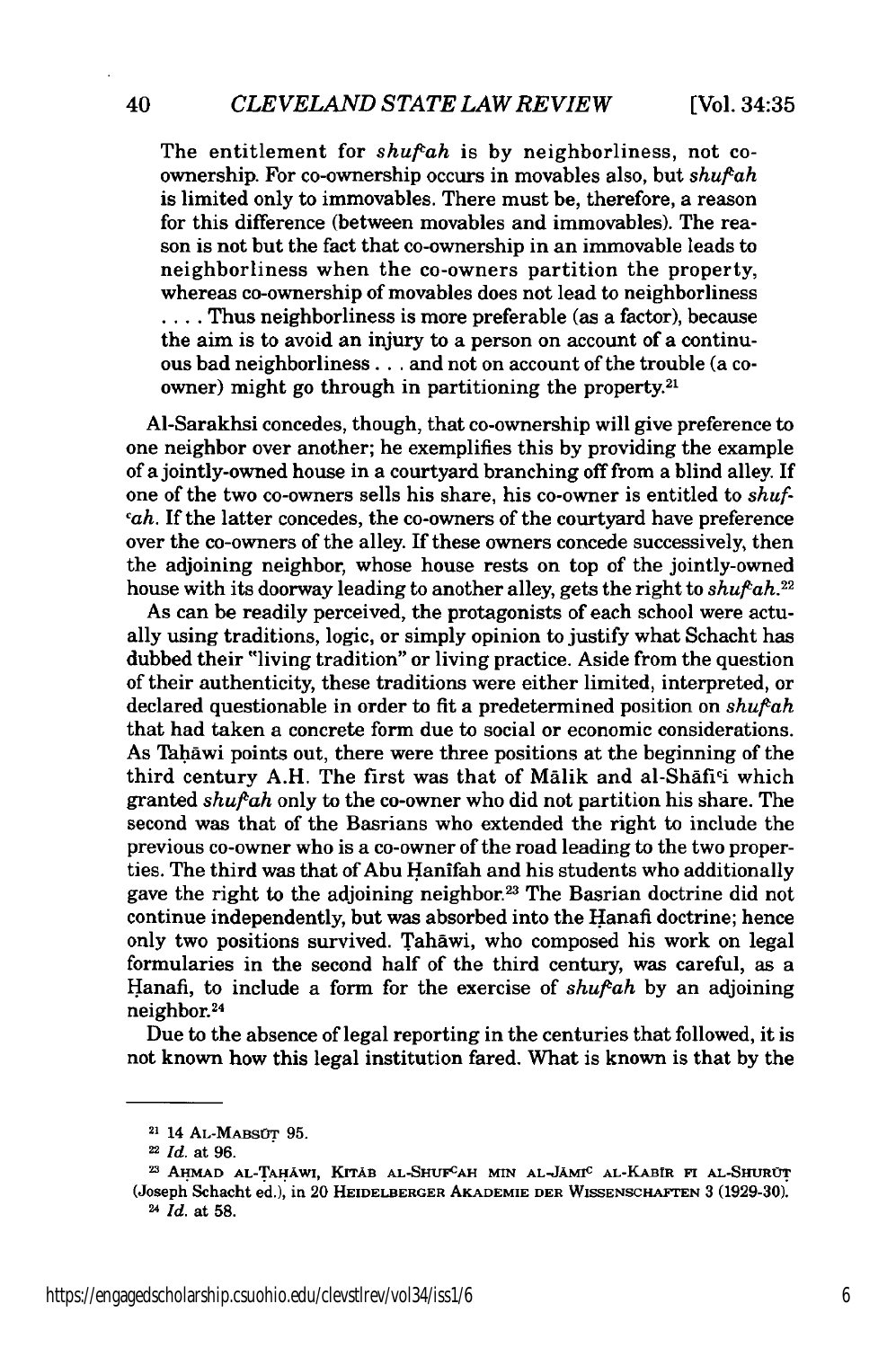time the Ottomans, who had adopted the Hanafi rite as the official rite of their state, extended their sway over most of the Near East and North Africa, Hanafi jurisprudence, including the institution of *shufah,* was given a wider scope. Hanafi works elaborated the doctrine until it was codified in the *Ottoman Mejelle* in 1869. The Ottoman Empire's successor states in the Near East adopted varying positions *vis-d-vis* this doctrine, a subject that will presently be addressed.

Prior to the promulgation of modern codes in Egypt, preemption was applied by the courts according to the doctrines of Islamic law. With the promulgation of the Mixed Code, applied by the Mixed Courts which were created in 1876, and the National Code, applied by the National Courts which came into existence in 1883, preemption began to be regulated by statute. The two codes, however, differed with regard to some incidents of preemption. The resulting confusion in the courts moved the Egyptian government to issue two laws, one dated March 26, 1900 for the Mixed Courts, and the other dated March 23, 1901 for the National Courts. These laws regulated preemption and superseded the provision of the codes governing that subject. The new Egyptian Civil Code of 1949 based itself on those two laws relative to preemption, and the subject once again became a part of the Civil Code. Before its incorporation in the Civil Code, preemption was subject to controversy in the various committees studying its codification. The major argument against preemption was that it restrains freedom of contract, and in any case, was no longer necessary in the modem world. This is particularly true in the case of preemption by a neighbor who substitutes himself for a purchaser to keep that purchaser out of the neighborhood. Ultimately, the doctrine was retained for historical reasons and certain beneficial effects such as grouping together the elements of the right of ownership when the right of usufruct is joined to the bare right of ownership by exercising the right of preemption. However, the doctrine was severely restricted as to substance and procedure.

The right of preemption belongs to the following in the order given: (a) to the bare owner, in the case of a sale of all or part of the usufruct, (b) to the co-owner in common, in the case of a sale to a third party of a part of common property, (c) to the usufructuary, in the case of a sale of all or part of the bare property, (d) in the case of *hikr* (long lease of *waqf,* or even private lands), to the bare owner if the sale relates to the right of *hikr,* and to the beneficiary of the *hikr* if the sale relates to the bare property, and (e) to the neighboring owner in the following cases: (i) in the case of buildings or building land whether situated in a town or in a village, (ii) if the land enjoys a right of servitude over the land of a neighbor, or if a right of servitude exists in favor of the land of a neighbor over the land sold, and (iii) if the land of a neighbor adjoins the land sold on two sides and the value is at least half of the value of the land sold. If several persons of the same degree exercise the right of preemption, a proportionate right of preemption will belong to each one of them, unless one of them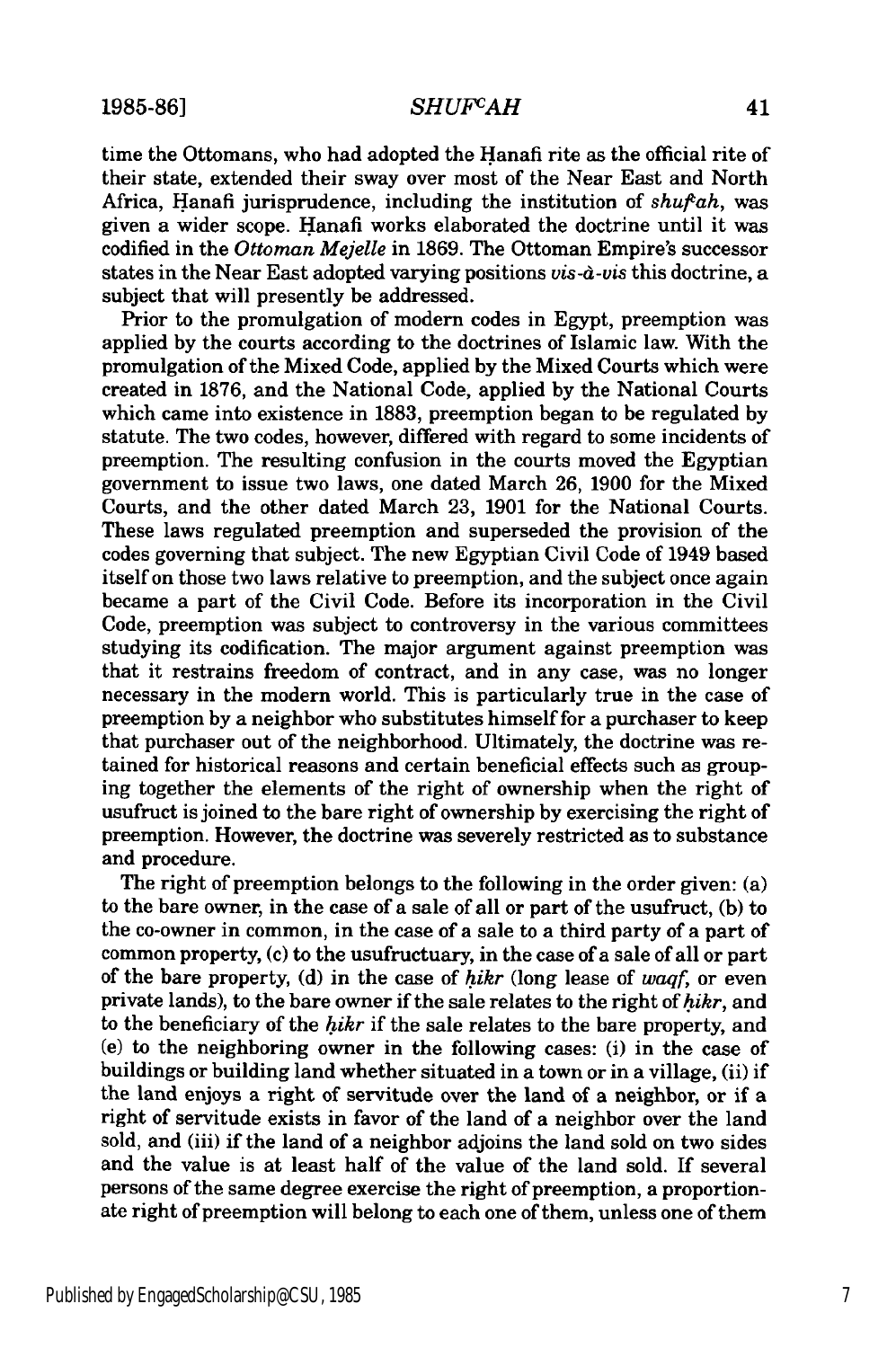is the purchaser. In that case, the purchaser takes precedence over others of the same or lower degrees.<sup>25</sup>

Compared to the *sharicah* or previous legislation, the number of persons given the right of preemption by neighborliness has been reduced. The exercise of preemption is also prevented in the following cases: (a) if the sale is made by public auction, (b) if the sale is made between ascendants and descendants, between spouses, between relatives to the fourth degree, or between relatives by marriage to the second degree, and (c) if the property sold is destined for religious purposes, or to be annexed to property already used for such purposes. A *waqf,26* however, cannot exercise the right of preemption.<sup>27</sup>

The *sharivah* has always considered preemption as a weak right which lapses absent strict adherence to the conditions laid down for its exercise. The Code, therefore, contains specific provisions as to notification by the preemptor to both the vendor and the purchaser of his intention to preempt following his being served with a notice giving full description of the property sold, and the parties to the sale,<sup>28</sup> and as to the initiation of process within a strict time limit.29 An innovation of the new code, which further restricts the right of preemption, is the requirement that the actual sale price must be deposited in full at the treasury of the district court in which the property is situated before the introduction of the preemption action.30 This provision was designed to discourage actions in which the main purpose was to extort money from the parties to a sale by threatening to initiate an action for preemption.

Another aspect of the maxim that the right of preemption is weak is the assertion by jurists that this right is attached to the person of the preemptor.3' The original version of the code article that defined preemption<sup>32</sup> contained a provision stating that the right of preemption could not be transferred by assignment or inheritance. This provision was deleted during the final consideration of the article by a Senate committee, and the matter "was left to the interpretation of the judiciary."33 Al-Sanhuri, the main architect of the Code, asserts that several results flow from the "personal" nature of the preemptor's right: (1) the creditors of the preemptor cannot exercise the right of preemption by substituting themselves for the preemptor, (2) preemption cannot be assigned by the preemptor to another person, (3) the preemptor can renounce his right

**<sup>25</sup>** Egyptian Civil Code, arts. 936-37 (1949).

**<sup>26</sup>**An Islamic **charitable** trust created **by** an endowment.

**<sup>27</sup>**Egyptian Civil Code, art. **939.**

*<sup>-</sup> Id.,* arts. 940-41.

*Id.,* art. 943.

*<sup>-</sup> Id.,* art. 942.

**<sup>31</sup>** *See* A. **AL-SANHURI, 9 AL-WAsIT** 452-72 **(1970).**

**<sup>32</sup>**Egyptian Civil Code, art. **935.**

**<sup>33</sup>** *Id.*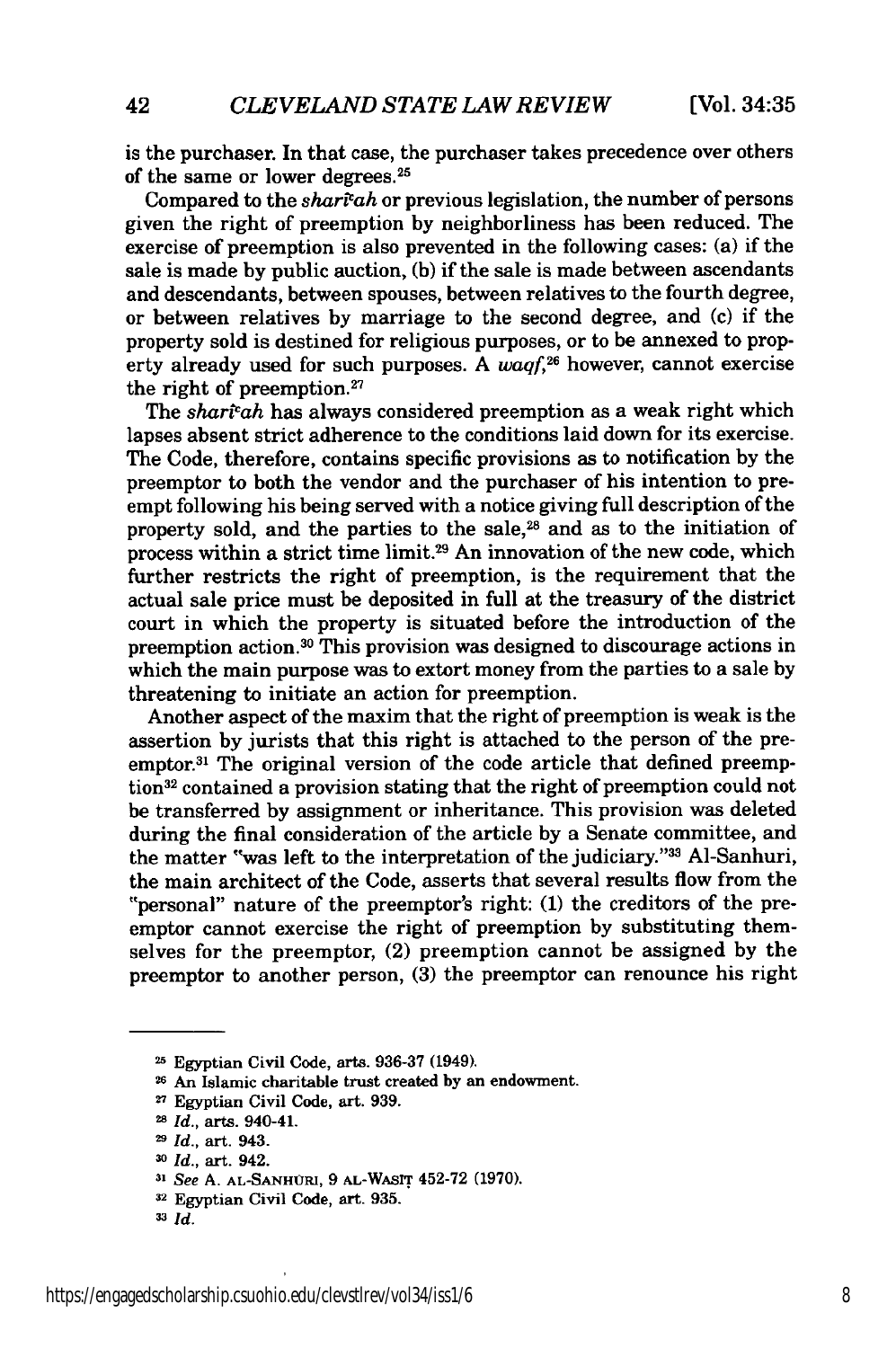### *SHUFCAH*

after, and even before, its cause has arisen, $34$  and (4) the right of preemption does not descend by inheritance to the heirs if the preemptor dies before declaring his intention to preempt. On this last point, however, a conflict of opinion exists, as some jurists, supported by certain court decision, assert that the right is heritable.<sup>35</sup> Be that as it may, there is no doubt that the new code looked askance at the doctrine of preemption, limiting it even more severely than previous legislation had done.<sup>36</sup> Modem reformers think that preemption restricts freedom of contract, introduces an element of instability in real estate dealings, and fails to be consonant with modern ideas of equal treatment by the law.

In Syria, preemption was formerly regulated by the French Mandatory Government's Decree No. 3339 of 1930, which is still in force in Lebanon, and which shall be called the Lebanese Property Law.37 Preemption in Lebanon according to this law will be dealt with presently. In Syria, the Civil Code of 1949 abolished this institution completely because, as the Explanatory Memorandum put it, "it is, in fact, a weak right and the social and economic life in Syria does not necessitate its adoption."38

The Lebanese Property Law dealt with preemption in articles 238-54, but the institution was extensively amended by the Law of February 5, 1948. It should be noted that preemption in Lebanon has a wider connotation than that in Egypt. In Lebanon it applies not only to sale of ownership, usufruct, and *hikr,* but to the sale of several other real rights. It may be defined as the option available to some owners of real rights in compelling their acquisition of a real right that has devolved to others by a contract of sale or by gift with consideration.39 The rights that can be thus acquired are ownership, possession  $(tasarruf)$ , usufruct, right of support *(sathtyah),* right of *musdqdt* (contract to tend trees or crops of another person for share of crops), *ijdratayn* (a perpetual lease of *waqf* property), and long lease *(muqdtacah).* Since *tasarruf* applies to *mtri* lands, 40 preemption in Lebanon also embraces these lands. In other countries, these lands are subject to a right similar but distinct from preemption called the right of preference *(haqq al-awlawiyah wa al-rujhan)*.

In Lebanon the right of preemption belongs to the following persons in the following order: (1) the owners of the fee simple concerning the right of usufruct, (2) the owner in common if a share or more in the property held in common is sold to an outsider, (3) the holder of the right of usufruct concerning the fee simple of the property, (4) the owner of the fee simple concerning a *hikr*, right of support *(sathiyah), ijāratayn*, long lease

**<sup>3-</sup>** *Id.,* art. 948.

**<sup>-</sup>s** See *id.* for the arguments of both parties.

<sup>&</sup>lt;sup>36</sup> For example, a neighbor no longer has an automatic right of preemption.

**<sup>37</sup>** Syria and Lebanon used to be administered jointly **by** the French.

**<sup>38</sup> THE SYRIAN REPUBLIC: MINISTRY** OF **JUSTICE,** AL-QANUN **AL-MADANI 10** (1949).

**<sup>39</sup> E. TYAN, AL-NIzAA AL-CAQAU** Fi LuBRAN **85** (1954).

<sup>4</sup>D Government lands whose possession is held **by** individuals.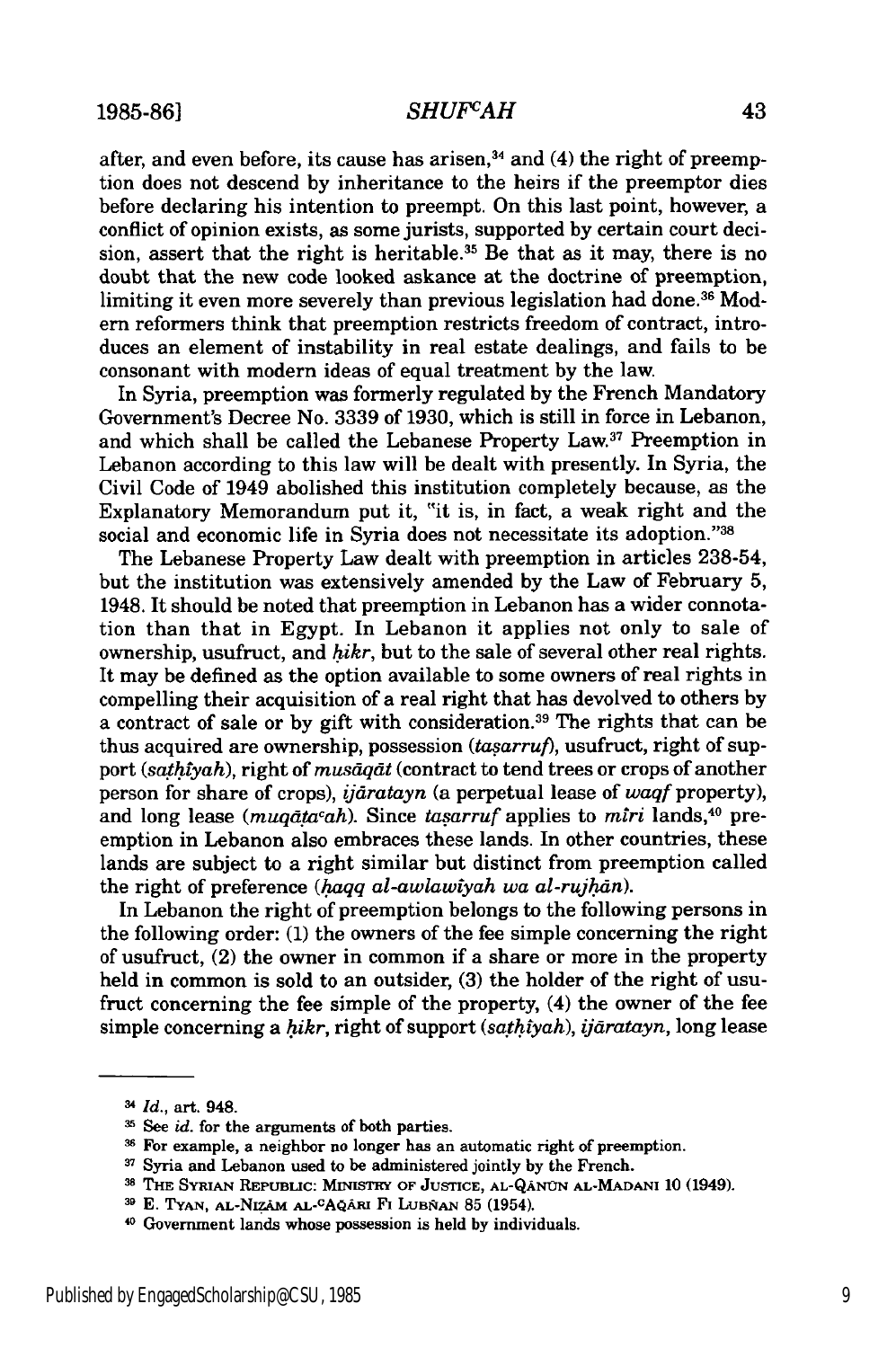*(muqdtacah),* and the right to *musdqdt,* (5) the adjoining neighbor if the property subject to preemption has a servitude over his property, or if his property has a servitude over the property subject to preemption, or if both property owners share in the ownership of a private road or a dividing wall or a special right of watering, (6) the owner of a floor in a building concerning the other floors. If persons of equal rank compete for the right of preemption, in the first four ranks, above, the entitlement of each one of them in the right of preemption is proportionate to his share in the original right entitled to preemption. In the fifth rank the person benefiting from preemption would be given preference. In the case that several owners of floors compete, the owner of the ground floor is given preference. <sup>41</sup>

Restrictions on the right of preemption in Lebanon provide that the right cannot be exercised if the sale takes place between spouses, descendents and ascendents, or brothers and sisters. Also, if the right is to be exercised, it must be exercised *in toto.* In addition, the right is personal, like that in Egypt, and therefore cannot be sold. However, contrary to Islamic law and the dominant opinion in Egypt, the right to preemption in Lebanon descends to the heirs by inheritance exactly like other rights and properties.<sup>42</sup>

The Libyan provisions on the subject were derived from the Egyptian Code; therefore the differences between the two codes are few and pertain primarily to the persons having the right of preemption. The persons having the right of preemption are: (1) the owner of the fee simple in the sale of the right of usufruct, (2) the owner in common in the sale of a share in the property, and (3) the owner of the right to usufruct in the sale of the bare ownership.<sup>43</sup>

In Iraq, the law on the subject resembles that of Egypt in all its essentials except that the persons having the right of preemption are: **(1)** the owner in common in the sale of a share in the property, (2) the co-owner of a servitude in favor of the property being sold, and (3) the adjoining neighbor in the event that both properties are for habitation or being prepared for habitation, or one of the properties has a servitude over the other. Other situations in which the right of preemption is mentioned in the Egyptian Code and are not mentioned in the Iraqi Code pertain to *miri* and waqf properties in Iraq. These are not subject to preemption, but subject to a right similar to preemption known as the right of preference *(.aqq al-awlawiyah wa al-rujhdn).44* This right, hereafter *awlatyah,* first regulated by articles 41-45 of the Ottoman Land Code<sup>45</sup> and later incorpo-

<sup>41</sup>Lebanese Property Law, arts. 239-40.

<sup>42</sup>*See* **E. TYAN,** *supra* note 39, at 85-87.

<sup>43</sup> Libyan Code, art. 940.

<sup>4</sup> Priorities in this right are different from those in preemption.

<sup>4</sup> R.C. **TUTE, THE OTTOMAN LAND** LAws (1927).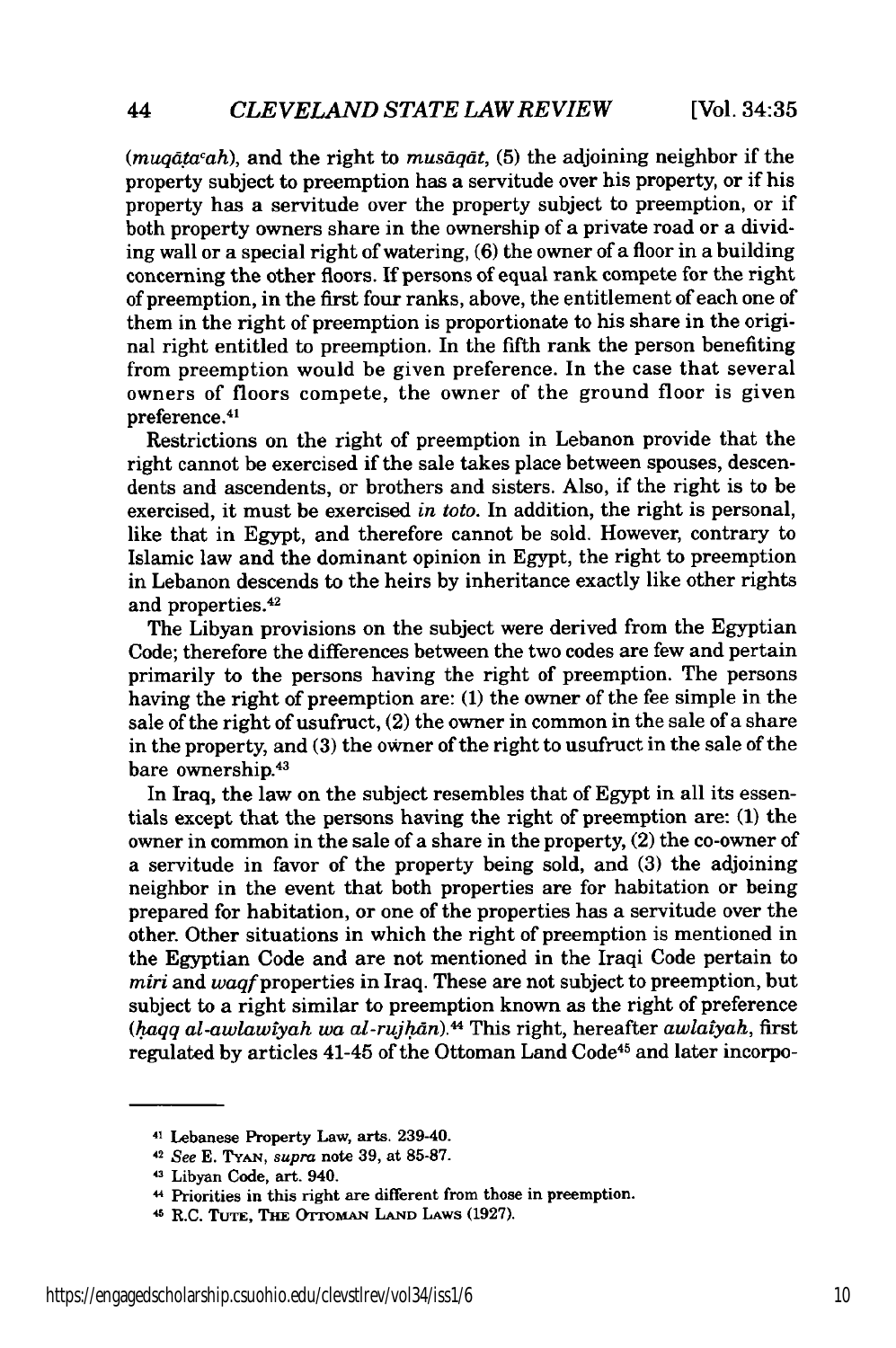#### *SHUFvAH*

rated in the Iraqi Civil Code,<sup>46</sup> departed from preemption in that it did not recognize a neighbor among the persons entitled to exercise it, and it allowed its exercise even in cases where no consideration was provided for in the original contract of sale. The code stipulated that if the *mutasarrif* (possessor of *mtri* land) transfers his land for a consideration or no consideration, the following persons, in the order given, can take the land upon demand by paying its true price *(badal al-mithl):* (1) the co-sharer in the land transferred, (2) the co-sharer in a servitude in favor of the land transferred, (3) the owner of trees and buildings standing on the land transferred, and (4) he who has a need for land from among the people of the village where the land is situated.47 Except for the foregoing, the rules pertaining to preemption apply to *awlawtyah* and, in particular, to the rules relating to competition among persons of the same rank to take the property.4

In Jordan the rules of preemption and *awlawtyah* differ little from those in Iraq.49 The same persons are entitled to both rights in the two countries except that in Jordan there are no qualifications placed upon the adjoining neighbor to exercise preemption.<sup>50</sup> There are differences in some of the situations where a claim for preemption can be barred.<sup>51</sup> Claims are barred in the following situations:

1. If the sale takes place by means of a public auction prescribed by law. (Both codes agree). 2. If the sale is between spouses, or between descendents and ascendents, or between near relatives up to the fourth degree. (Both codes agree, but the Jordanian Code adds to the list relatives by marriage up to the second degree.) 3. If the property sold is to be used as a place of worship or to be joined to a place of worship. (A provision found only in the Iraqi code.) 4. If the preemptor declines his right either expressly or by implication. (Both codes agree.) 5. If the property by means of which preemption is to be exercised is *waqf.* (Both codes agree, but the Jordanian Code also would bar preemption in case a *waqf* property is being sold.) 6. If six months have elapsed since the completion of the sale, even though the holder of the right of preemption is either interdicted or is absent and is, therefore, unable to exercise his rights. (A provision found only in the Iraqi Code).

<sup>4</sup> Iraqi Civil Case, arts. **1216-17.**

*<sup>47</sup> Id.* at **1216.**

<sup>4</sup>*Id.* **MUSTAFA,** 2 **AL-MILKIYAH AL-cAQAXRYAH F1 AL-CIRAQ 115-17** (1964).

<sup>49</sup> Jordanian Code, arts. **1150-70.**

*<sup>50</sup> Id.* art. **1151.**

**<sup>91</sup>** Iraqi Civil Code, art. 1134; Jordanian Code, arts. **1159-61.**